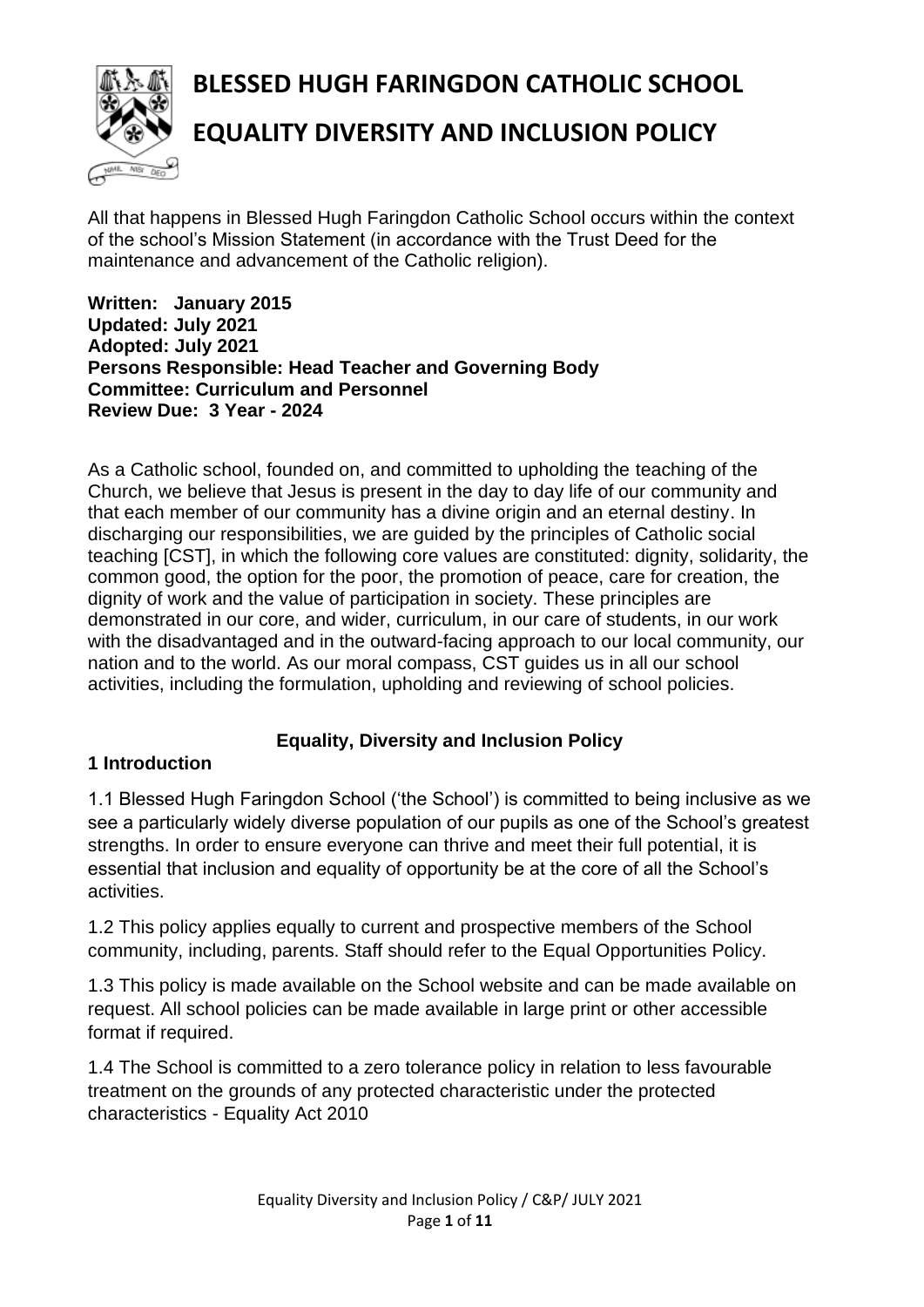(www.legislation.gov.uk/ukpga/2010/15/section/4). The protected characteristic are defined as age, disability, gender reassignment, marriage and civil partnership, pregnancy and maternity, race, religion or belief and sex and sexual orientation.

1.5 The School is committed to promoting and developing inclusion & equality of opportunity in all its functions and will seek to do this by:

(a) Communicating its commitment to equality and diversity to all members of its community.

(b) Ensuring all staff and pupils are aware of the aims of this policy.

(c) Briefing for staff and pupils on the Equal Opportunities Policy.

(d) Developing monitoring, evaluation and review mechanisms of school policies and procedures and decision-making.

(e) Demonstrating our zero tolerance attitude towards discrimination by taking all allegations seriously.

## **2 Responsibility**

2.1 The Senior Leadership Team and School Council have responsibility for ensuring that the School operates within the legal framework for equality and for implementing the policy throughout the School.

2.2 Each member of the School community is responsible for being alert to and challenging discrimination; embracing diversity; respecting different faiths and beliefs; and upholding equality of opportunity for all.

## **3 The Legal Framework**

3.1 Discrimination can take the following forms. including:

(a) Direct Discrimination - This occurs where a person is treated less favourably than others because of their (or a family member's) actual or perceived protected characteristic.

(b) Indirect Discrimination - This occurs by applying a provision, criterion or practice, which disadvantages people on the grounds of a protected characteristic and which cannot be justified as a proportionate means of achieving a legitimate aim.

(c) Victimisation - This occurs where an individual has exercised their rights under equality legislation (or has indicated that they intend to do so) and is treated less favourably as a direct result. It applies equally to a person who is supporting (or indicates that they intend to support) another person who is exercising their rights under the legislation.

(d) Harassment – This is defined as unwanted conduct related to a relevant protected characteristic which has the purpose OR effect of violating an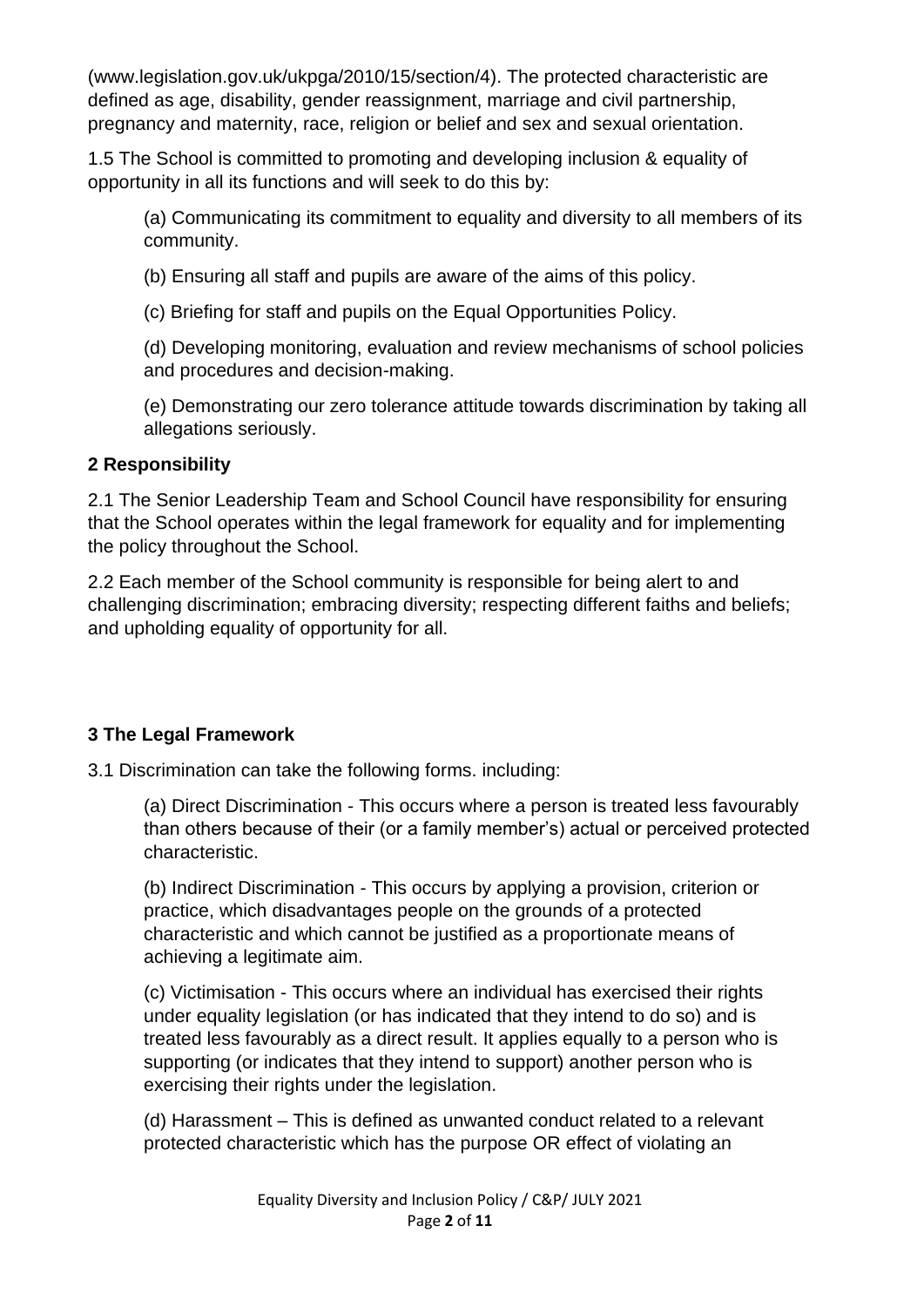individual's dignity or creating a hostile, humiliating or offensive environment for that individual.

(e) Disability Discrimination - This includes direct and indirect discrimination, any unjustified less favourable treatment because of the effects of a disability, and failure to make reasonable adjustments to alleviate disadvantages caused by a disability.

#### **4 Aims and Values**

4.1 The aims of this policy and the School's ethos as a whole are to:

(a) Eliminate unlawful discrimination on the grounds of any of the protected characteristics.

(b) Eliminate all bullying and unlawful discrimination on the basis that an individual has a learning difficulty or special educational need, or because English is an additional language.

(c) Promote equality of opportunity for all members of the School community.

(d) Comply with the School's equality obligations contained in the Equality Act 2010.

(e) Provide a secure environment in which all our children can thrive and achieve all of the outcomes of Every Child Matters and Keeping children safe in education.

(f) Provide a learning environment where all individuals through the Equal Opportunities Policy and other School policies such as PSHE, feel valued and feel they have a sense of belonging.

(g) Prepare pupils for life in a diverse and inclusive society in which everyone can take their place in the local, regional, national and international community.

(h) Include and value the contribution of all families to our understanding of equality and diversity.

(i) Provide and promote positive information about the diversity of UK society.

(j) Actively challenge discrimination and ensure that all members of the School community learn from these experiences.

(k) Embed inclusion through all our activities.

4.2 To achieve these aims we will:

(a) Involve, where reasonably practicable, all members of the School community in the development, review, evaluation, and impact assessment of all relevant improvement plans, policies and procedures.

(b) Publish and share school policies to the whole School community.

(c) Collect and analyse data (such as admissions data and examination results) to monitor any potential disadvantage amongst the pupil body.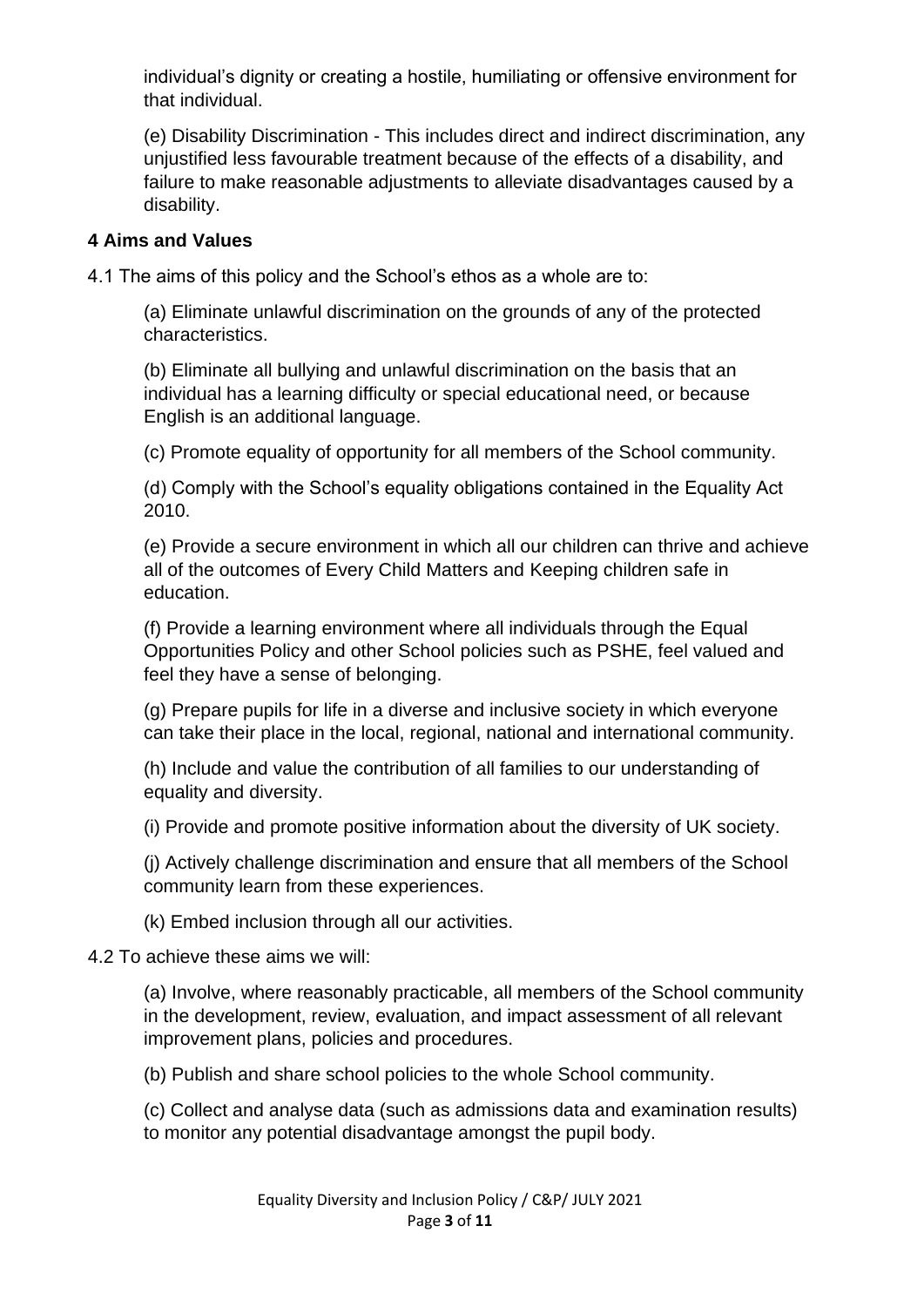(d) Help to overcome any potential barriers to learning by providing for pupils' diverse needs and learning styles including any learning support needs and/or disabilities a pupil may have.

(e) Ensure the wider school curriculum promotes and celebrates equality and diversity.

(f) Operate a clear zero tolerance policy towards abusive or discriminatory behaviour.

(g) Work in partnership with families and the wider community to establish, promote and disseminate inclusive practice and help tackle discrimination.

4.3 Our school ethos states that: The School is a welcoming school where everyone is valued highly and where tolerance, honesty, co-operation and mutual respect for others are fostered. We are committed to the development of the whole person within a supportive, secure and creative environment. A broad, balanced and appropriate curriculum provides equal opportunity for all

pupils, irrespective of difference, to maximise their potential and thrive.

4.4 At the School we aim to promote inclusion and tackle any form of discrimination and actively promote harmonious relations in all areas of school life and with our key partners such as parents and other schools. We seek to remove any barriers to access, participation, progression, attainment and achievement. We take seriously our contribution towards community cohesion.

## **5 Admissions**

5.1 The School treats every application for admission in a fair and equal way in accordance with this policy and the School's Admissions Policy. The School accepts applications from, and admits, pupils irrespective of any protected characteristic.

5.2 Parents must inform the School when completing the registration form of any special circumstances affecting their child (such as learning support needs) which may affect the child's ability to fully participate in the education provided by the School. The School will not offer a place to a child if, after reasonable adjustments have been considered, the School cannot adequately cater for and/or meet their needs.

## **6 Educational Services**

6.1 The School affords all pupils access to educational provision including all benefits, services and facilities irrespective of any protected characteristic subject to the School's obligations under the Equality Act 2010 and considerations of safety and welfare.

6.2 The School will not discriminate against a pupil on the grounds of any protected characteristic by excluding them or subjecting them to any other detriment.

6.3 The School will seek to educate pupils in a multicultural, anti-racist environment using the curriculum, assemblies, PSHE programme and external speakers to promote understanding and appreciation of other faiths, races and cultures.

6.4 The School recognises that discrimination may be, for example, direct, indirect or arising from disability whether or not it was intentional. Harassment and bullying in all its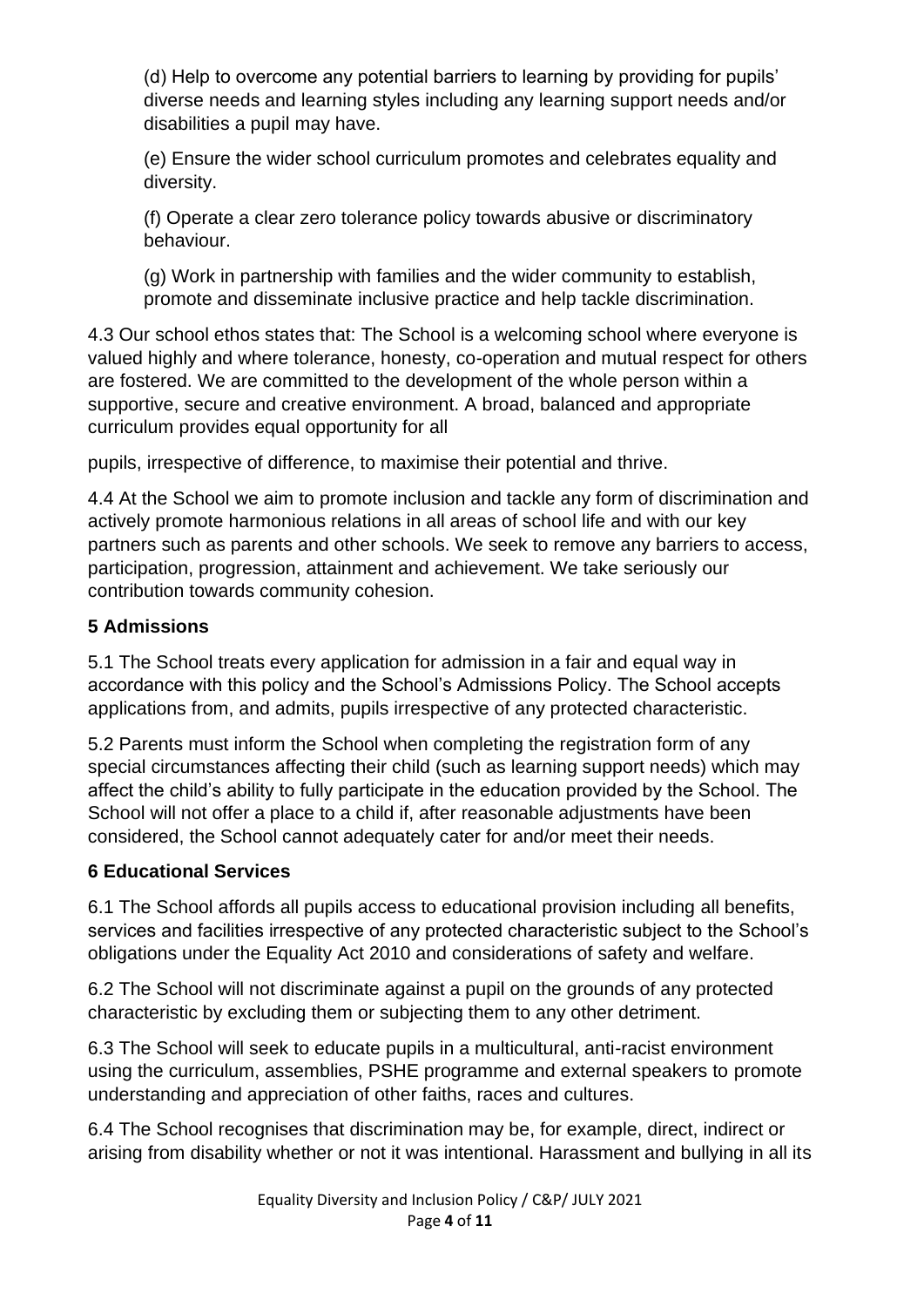forms is unacceptable and will be dealt with in accordance with the School's Preventing and Tackling Bullying and Promoting Good Behaviour Policies.

6.5 The School will:

(a) Treat all members of the School community with respect and dignity and seek to provide a positive working and learning environment free from discrimination.

(b) Endeavour to meet the needs of all children and ensure that there is no unlawful discrimination on the grounds of any of the protected characteristics listed above.

(c) Ensure those pupils with a statement of special educational needs (or Education Health and Care Plan) receive necessary educational and welfare support.

(d) Ensure that pupils with English as additional language receive additional support, such as extra English tuition, where required.

(e) Monitor the admission and progress of pupils from different backgrounds

(f) Challenge inappropriate discriminatory behaviour by pupils, staff and parents

(g) Offer all pupils access to all areas of the curriculum, including being able to participate in a full range of extra-curricular activities

(h) Ensure that all staff are aware of their responsibilities promote equality of opportunity and are given appropriate training and support

(i) Work with parents and external agencies where appropriate to combat and prevent discrimination in School

(j) Ensure that it reviews, monitors and evaluates the effectiveness of inclusive practices.

## **7 Religious Belief**

7.1 Although the School's religious ethos is based on Catholic values and tradition, the School is inclusive and welcomes and respects the rights and freedoms of individuals from other religions and faiths (or no religion or faith).

#### **8 Reasonable Adjustments**

8.1 The School has an ongoing duty to make reasonable adjustments for pupils with a disability to ensure they do not suffer a substantial disadvantage in comparison to nondisabled pupils. The School will inform and consult with parents about what reasonable adjustments, if any, the School are able to make for their disabled child. The School will carefully consider any proposals for auxiliary aids and services in light of a pupil's disability and, for example, the resources available to the School. The School has a duty make reasonable adjustments (case by case considerations) for staff or pupils who request to be known as gender neutral, gender fluid, are undergoing gender reassignment or are transgender.

Equality Diversity and Inclusion Policy / C&P/ JULY 2021 8.2 The School is not legally required to make alterations to the School's physical environment as part of the reasonable adjustments duty. However, the School monitors and reviews the physical environment to consider what reasonable and proportionate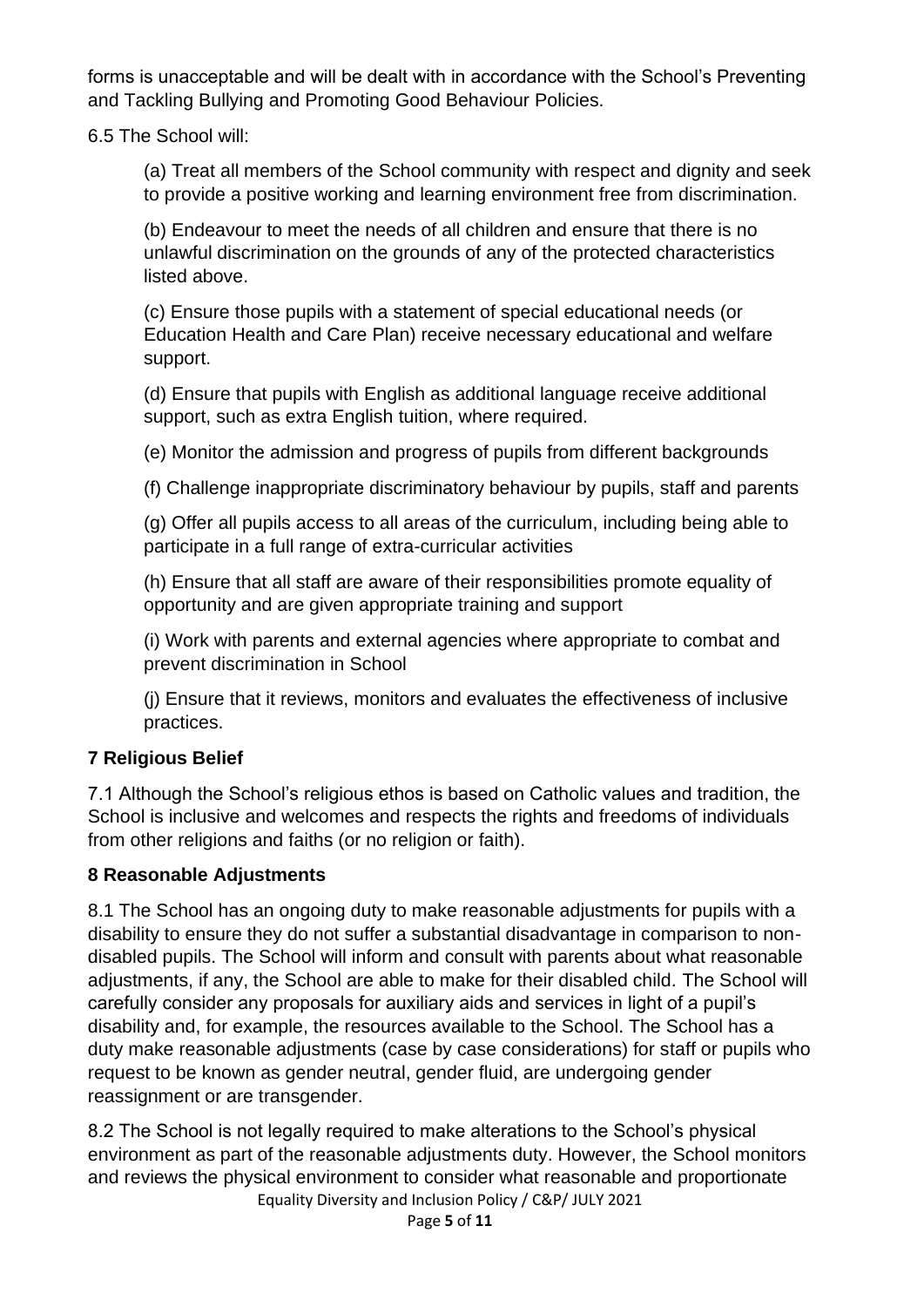steps can be taken to alleviate any substantial disadvantage caused to disabled pupils. The School has an Accessibility Plan in place [which can be found on the School website / a copy of which can be made available upon request.]

## **9 Responsibilities**

The School Council (delegated to the Risk and Compliance Committee)

9.1 It is the Council's responsibility to:

(a) Ensure that staff act as role models of inclusive behaviour and practice

(b) Ensure that the School complies with its equality obligations

(c) Ensure that the School's policies & procedures are monitored in light of this policy and the School's wider equality obligations

(d) Be involved, together with the Head, in dealing with serious breaches of this policy.

## *The Head*

9.2 It is the Head's responsibility to:

(a) Ensure effective implementation of this policy and its and procedures

(b) Ensure that all staff are sufficiently aware and trained within equality & diversity

(c) Actively challenge and take appropriate action in any cases of discriminatory practice within the School, be it by staff, pupils, parents or visitors

(d) Have procedures in place to deal effectively with any reported incidents of discrimination, victimization or harassment

(e) Ensure that all visitors and contractors are aware of, and comply with this policy.

#### *All Staff*

9.3 It is the responsibility of all staff to:

(a) Positively role model inclusive behaviour

(b) Actively challenge any forms of discrimination, victimization, harassment or bullying

(c) Promote an inclusive curriculum, identify and challenge bias and stereotyping within the curriculum and in the School's culture

(d) Commit to broadening their knowledge, confidence and inclusive behaviour by attending relevant training and accessing information from appropriate sources.

## **10 Concerns and Complaints**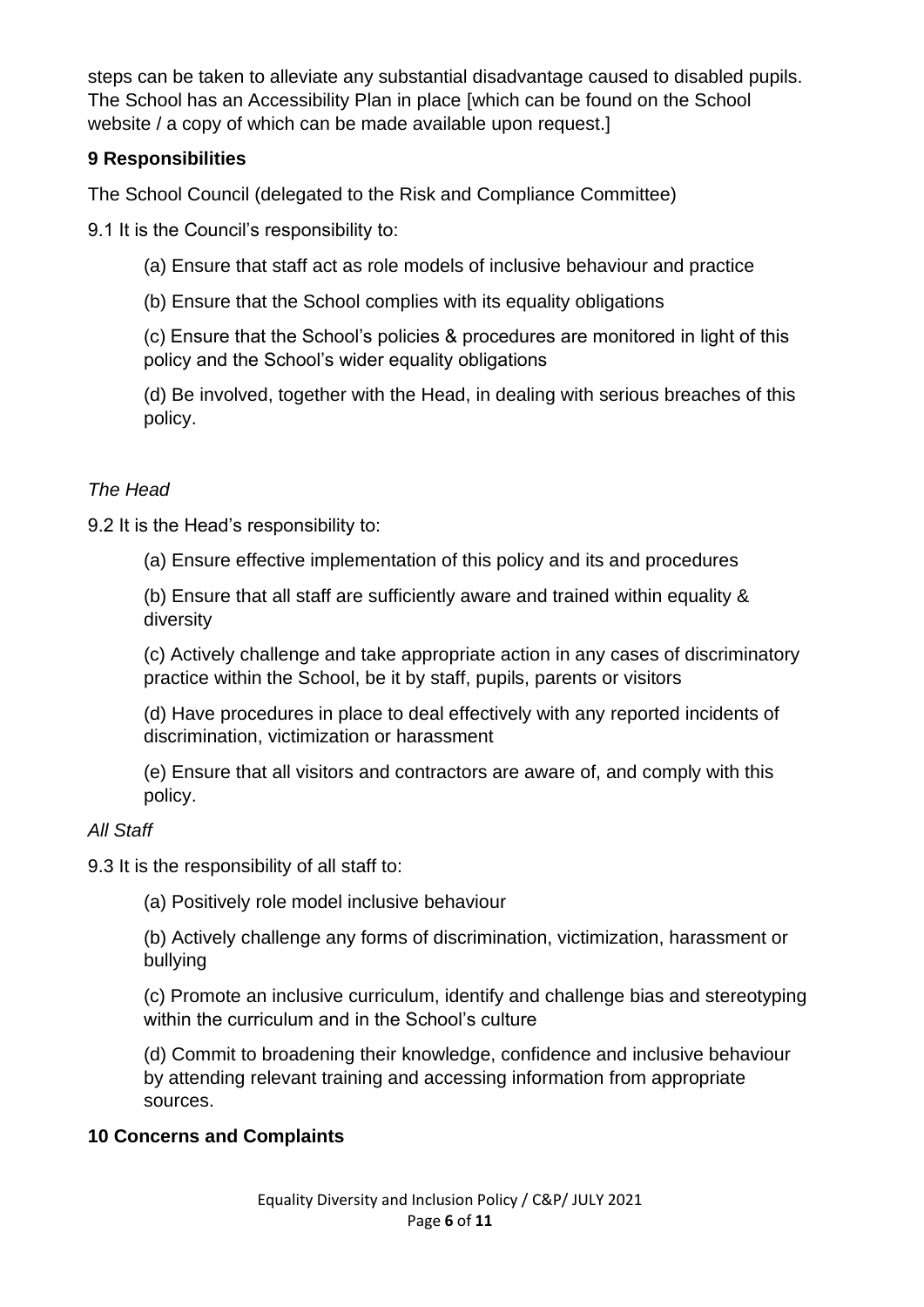10.1 The School will seek to provide a supportive environment for those who make claims of discrimination and/or harassment. Any pupil who believes that they have been discriminated against or have been subject to discriminatory conduct should talk to the Senior Deputy Head: Pastoral or may use the School's pupil complaints procedure to seek remedy to such matters.

10.2 Any pupil who harasses another pupil on the grounds of any protected characteristic will be subject to the School's disciplinary measures in accordance with the School's Promoting Good Behaviour Policy.

10.3 If parents feel this policy has been breached they should raise their concern or complaint through the School's Complaints Policy which is available on the School website or can be available upon request.

#### **11 Monitoring and Review**

11.1 This policy is monitored on an ongoing basis to evaluate its effectiveness and ensure appropriate

steps can be taken to eliminate unlawful discrimination.

11.2 This policy is usually reviewed on an annual basis to ensure the aims of the policy are carried out in accordance with the School's equality obligations.

## **12 Breaches of the Policy**

12.1 All breaches of the policy will be rigorously followed up using the appropriate procedures and reported to the School Council.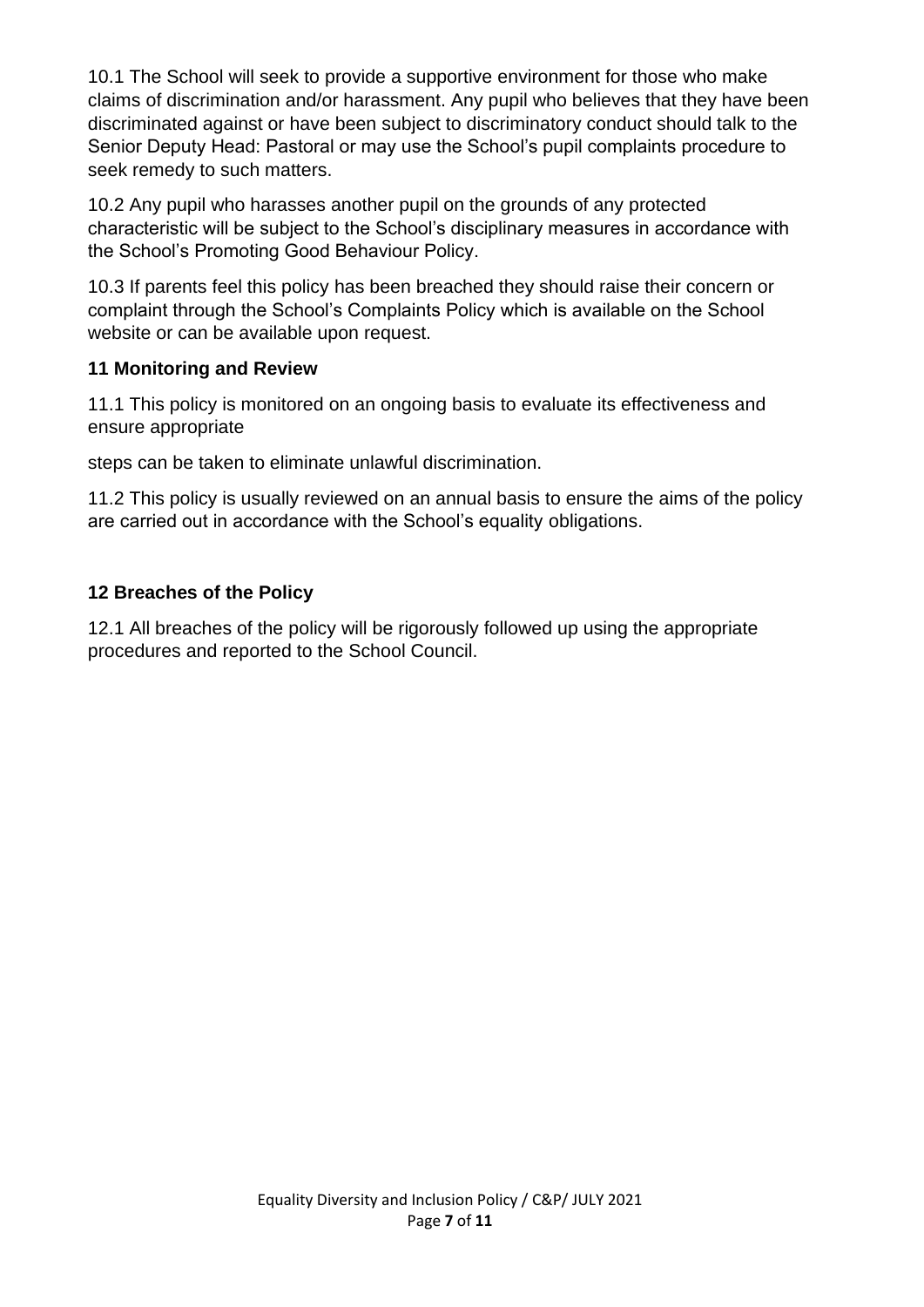## **Blessed Hugh Faringdon Catholic School Appendix to Equal Opportunities Policy**

Equality Objectives pursuant to the Equality Act 2010

The Equality Act 2010 introduced a single Public Sector Equality Duty (PSED) which applies to public bodies. The PSED extends schools' equality duties to all protected characteristics:

- *sex,*
- *race,*
- *disability,*
- *religion or belief,*
- *sexual orientation,*
- *gender reassignment, pregnancy or maternity, marriage.*

The duty came into effect in April 2011 and has three main elements. In carrying out their functions, the governing body are required to have due regard to the need to: Eliminate discrimination and other conduct that is prohibited by the Equality Act 2010.

• Advance equality of opportunity between people who share a protected characteristic and people who do not share it.

• Foster good relations across all characteristics, and between people who share a protected characteristic and people who do not share it.

The PSED introduces a secondary legislation in the form of specific duties. The specific duties require schools to:

• Publish information to demonstrate how they are complying with the PSED. - Prepare and publish equality objectives.

It is a requirement under the Act that the Governing Body of Blessed Hugh Faringdon Catholic School publish at least one, or more, equality objectives. The equality objectives should help improve the experience of a range of different pupils.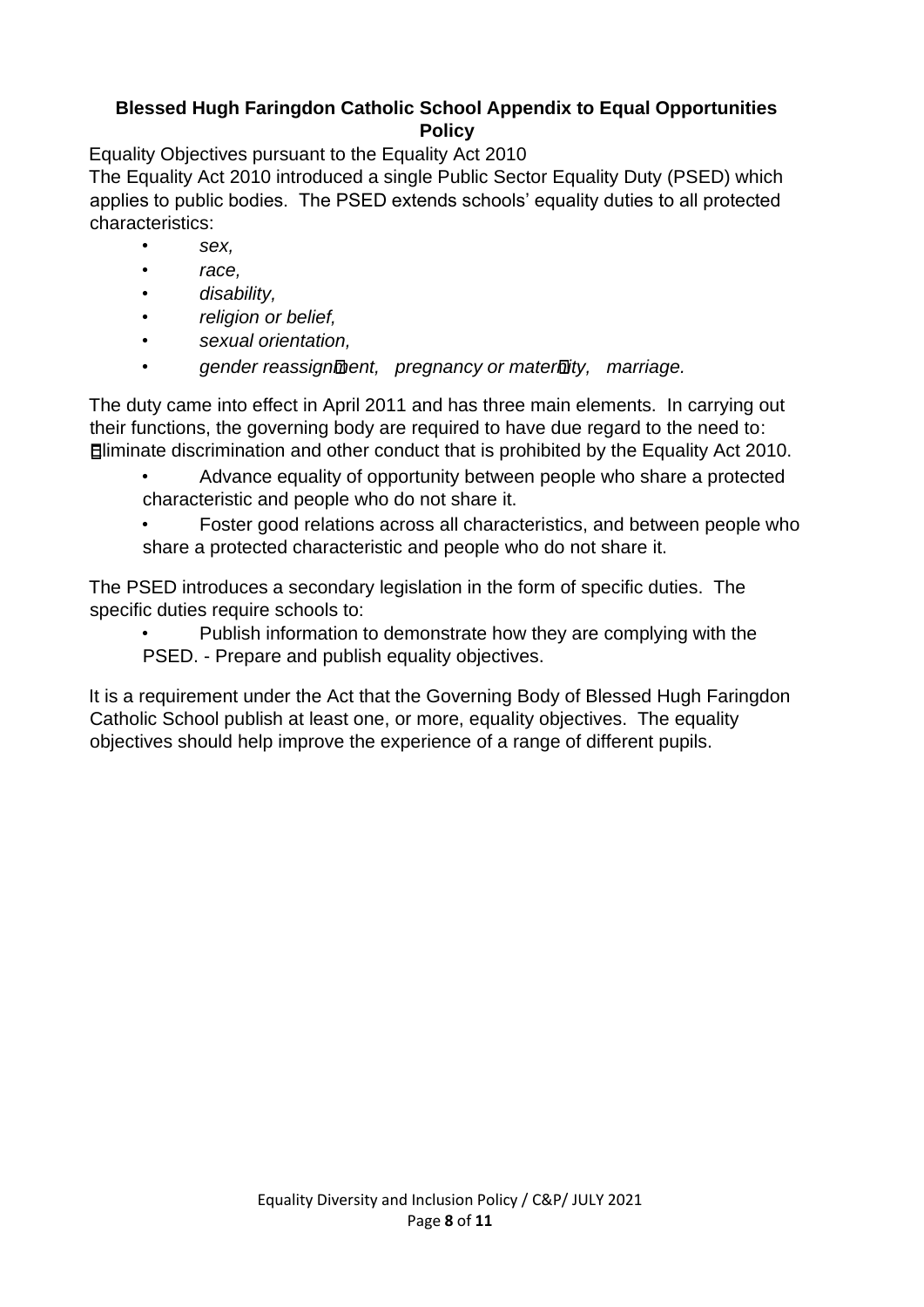**Blessed Hugh Faringdon Catholic School's Equality Objectives for 2019-2021 are below together with progress made to 2021:** 

*To promote spiritual, moral, social and cultural development through all appropriate curricular opportunities, with particular reference to issues of equality and diversity.*

• The Spiritual, Moral, Social and Cultural (SMSC) audit has been in place for two years to track and audit SMSC across the curriculum. This ensures that each area of the curriculum for Key Stage 3-5 includes SMSC elements. This also forms an important part of lesson planning and teaching observations.

The school has an inclusive agenda and meets the needs of a range of children with social and emotional difficulties. The Pastoral Support Team work with our inclusion areas to support children who are experiencing extreme difficulties in their lives through for example, bereavement, child protection issues or mental-health related concerns. Support, guidance and a safe place are provided so that the children can have equal access to the curriculum.

• A comprehensive PSHE curriculum is delivered to each year group during Tutor Time each week. Each programme of study includes topics relating to the spiritual, moral, social and cultural development of every pupil.

• Year groups come together weekly for collective worship in assemblies and have an opportunity to attend mass each week in the Chapel. Whole school masses take place on occasions such as Blessed Hugh Faringdon Day and the Thanksgiving mass at the end of the school year.

#### *To improve the quality of pupil voice through the Student Council with particular reference to equality and diversity issues.*

• The School Council meet regularly and consists of a range of representatives from all year groups. They meet to discuss and address various issues and development projects around the school.

The Student Leadership group has been running in the Sixth Form for a number of Years. The groups meet regularly and have been well attended.

• Blessed Hugh Faringdon School has student representation on the Youth Council in Reading.

#### *To promote cultural development and understanding, through a rich range of*  experience, to include all ethnic and religious groups within our school *community.*

• Each year, the International Schools Coordinator organises International Week where all subject areas include international themes and topics in lessons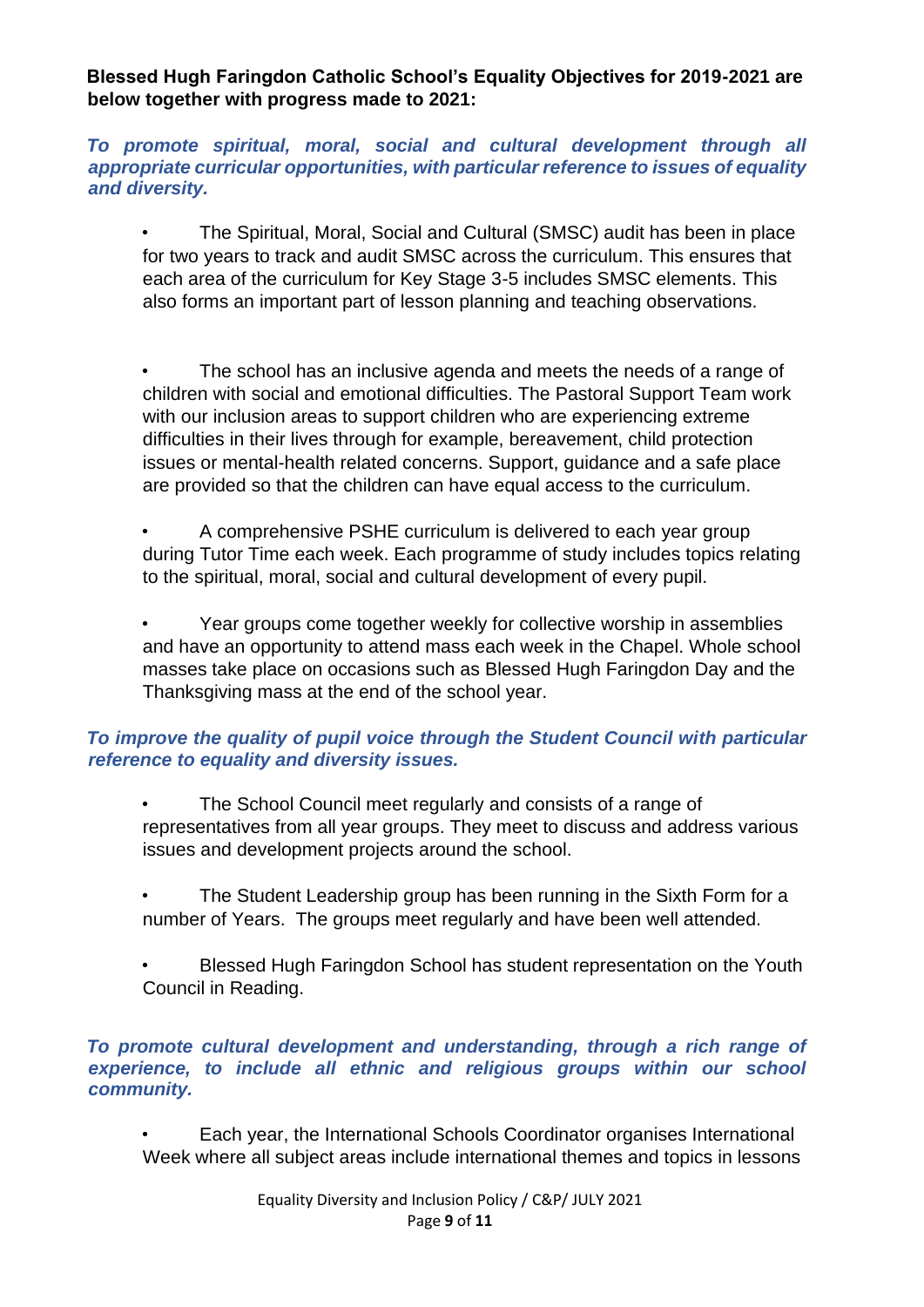and various events around the school. This encourages pupils to learn about and celebrate the range of cultures and religions that make up our school community.

• The Religious Education curriculum includes studies of world religions such as Islam and Hinduism. At GCSE the Christianity paper allows for both Catholic and non-Catholic perspectives to be explored on various issues such as those within the following units: Marriage and the Family, Matters of Life and Death and Community Cohesion. The latter unit specifically looks at issues of Equality and diversity, from the point of view of Britain as a Multi faith/ethnic society, and also racism and sexism.

The PSHE curriculum includes topics directly related to cultural development, for example, culture and Identity, sexism and racism. PSHE Sessions have covered the EU referendum, covering democracy and equality of voice for all.

Review of Blessed Hugh Faringdon's Equality Objectives 2019 - 2021

*To promote spiritual, moral, social and cultural development through all appropriate curricular opportunities, with particular reference to issues of equality and diversity.*

- Careers Leader has been employed to work with students standing in need of bespoke guidance, including students from protected or otherwise vulnerable groups where guidance needs to be tailored
- A Whole school Co-ordinated approach to providing high quality education for students with special needs.
- Continuing our partnership with a school in Slovakia to emphasise European cultural integration. New School Ambassadors will be appointed to work on developing this link with the view of pupils visiting Slovakia in the future.

#### *To improve the quality of pupil voice through the Student Council with particular reference to equality and diversity issues.*

Student Leadership roles have been established throughout the school creating opportunities for pupil voice and contribution to the school community. Approximately 10% of students now occupy a leadership role and the ethnic and gender breakdown is monitored.

#### *To promote cultural development and understanding, through a rich range of experience, to include all ethnic and religious groups within our school community.*

• Celebration of world faiths and religious festivals is promoted in school, taking in to account our diverse community.